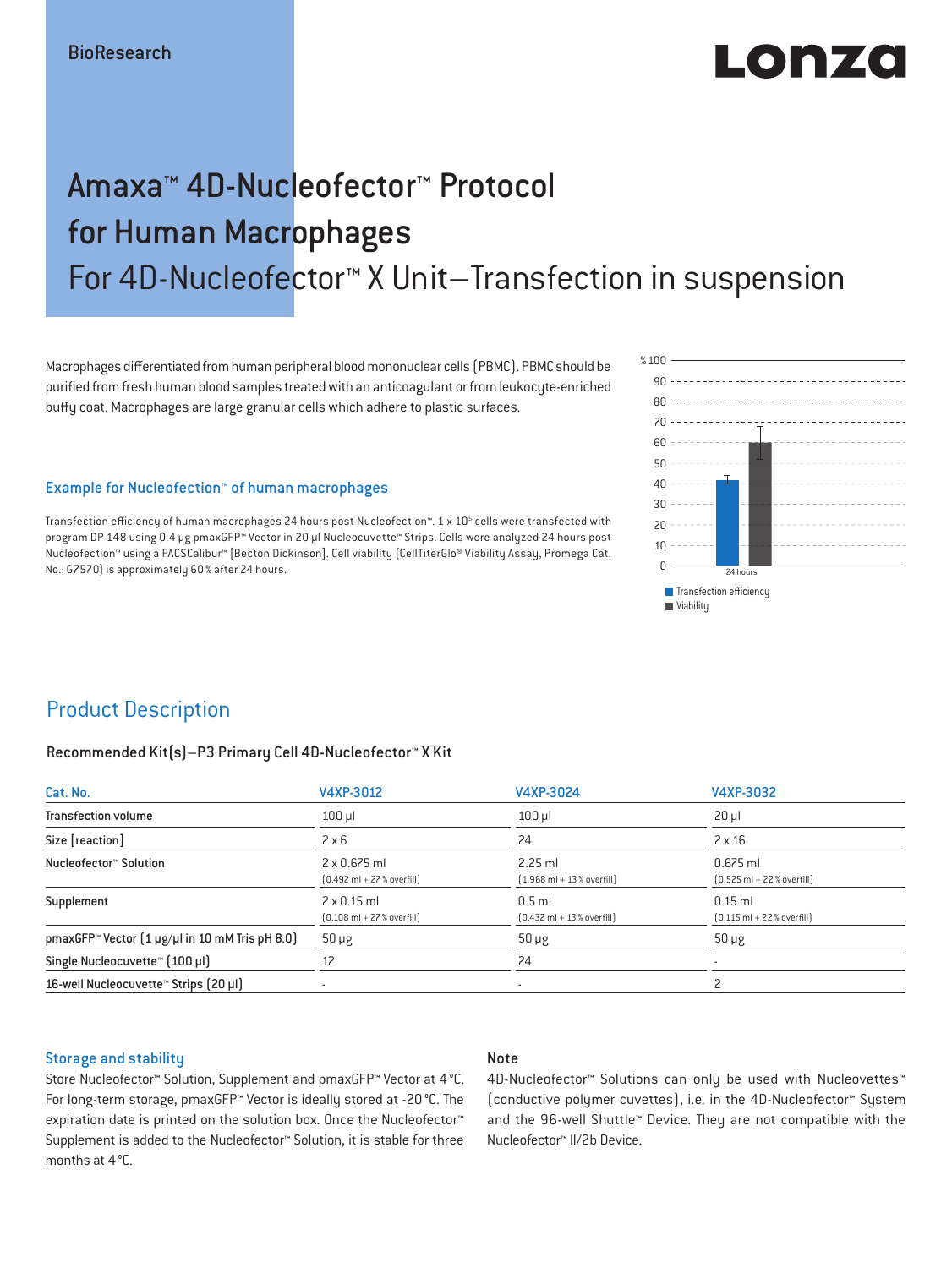# Required Material

## Note

Please make sure that the entire supplement is added to the Nucleofector<sup>™</sup> Solution. The ratio of Nucleofector™ Solution to supplement is 4.5:1 (see table 1)

- 4D-Nucleofector™ System (4D-Nucleofector™ Core Unit and 4D-Nucleofector™ X Unit)
- Supplemented 4D-Nucleofector™ Solution at room temperature
- Supplied 100 µl single Nucleocuvette™ or 20 µl 16-well Nucleocuvette™ **Strips**
- Compatible tips for 20 µl Nucleocuvette™ Strips: epT.I.P.S. [US/CDN: Eppendorf North America, Cat. No. 2491.431, Rest of World: Eppendorf AG, Cat. No. 0030073.266], Matrix TallTips® [Matrix Technologies Corp., Cat. No. 7281] or LTS Tips [Rainin Instruments, LLC, Cat. No. SR-L10F, SR/SS-L250S, SR/SS-L300S]. Before using other types of pipette tips, please ensure they reach the bottom of the Nucleocuvette™ Wells without getting stuck
- Supplied pmaxGFP™ Vector, stock solution 1µg/µl

### Note

For positive control using pmaxGFP™, dilute the stock solution to an appropriate working concentration. Further details are provided in table 3 of this Optimized Protocol. The volume of substrate solution added to each sample should not exceed 10% of the total reaction volume [2 µl for 20 µl reactions; 10 µl for 100 µl reactions).

–

- Substrate of interest, highly purified, preferably by using endotoxinfree kits; A260: A280 ratio should be at least 1.8
- Cell culture plates of your choice
- Culture dish for differentiation: Poly-D-Lysine coated flasks [Becton Dickinson; Cat.No. 354537]
- For detaching cells: 0.5 mg/ml trypsin, 0.2 mg/ml EDTA in PBS
- Differentiation medium: RPMI 1640 [Lonza; Cat. No. 12-167F] supplemented with 10% fetal calf serum (FCS), 100μg/ml streptomycin, 100 U/ml penicillin, and 2 mM glutamine, 1% Na-pyruvate, 1% NEAA (Non-Essential Amino Acids) and 50 ng/ml rHu M-CSF
- Culture medium: Macrophage-SFM [Invitrogen; Cat.No. 12065-074] supplemented with 10% FCS and 2 mM glutamine
- PBS/BSA: PBS with 0.5% BSA
- For isolation: Ficoll-Paque™ Plus [GE Healthcare; Cat. No. 17-1440-03]
- Prewarm appropriate volume of culture medium to 37 °C (see table 2)
- Appropriate number of cells/sample (see table 2)

# 1. Pre Nucleofection™

## Note

Transfection results may be donor-dependent.

## Blood samples

1.1 Fresh human blood treated with an anticoagulant (e.g. heparin, citrate, ACD-A) or alternatively, leukocyte-enriched buffy coat not older than 8 hours

## Preparation of PBMC

- 1.2 Pipet 15 ml Ficoll-Paque™ Plus in a 50 ml conical tube
- 1.3 Overlay Ficoll- Paque™ Plus with 35 ml blood sample and centrifuge at 750xg for 20 minutes at 20°C in a swinging-bucket rotor without brake
- 1.4 Remove the upper layer leaving the mononuclear cell layer undisturbed at the interphase. Carefully transfer the interphase cells (lymphocytes and monocytes) to a new 50 ml conical tube
- 1.5 Add PBS/BSA to 50 ml mark, mix and centrifuge at 350xg for 10 minutes at 4°C. Remove the supernatant carefully
- 1.6 Resuspend the cell pellet in 25 ml of PBS/BSA and centrifuge at 160xg for 15 minutes at 4°C. Remove the supernatant carefully
- 1.7 Resuspend the cell pellet in 25 ml PBS/BSA and centrifuge at 300xg for 10 minutes at 4°C. Remove the supernatant carefully
- 1.8 Resuspend cell pellet in 5 ml PBS/BSA and count the cells

# Differentiation of macrophages

- 1.9 Plate 5 x 10<sup>7</sup>-1 x 10<sup>8</sup> PBMC per 75cm<sup>2</sup> Poly-D-Lysine coated flask in differentiation medium
- 1.10 Enrich monocyte population by plastic adherence for 1–2 hours in an incubator at 37 °C in a 5 % CO<sub>2</sub> atmosphere
- 1.11 Discard supernatant with non-adherent cells and wash adherent monocytes 1 x with 15 ml prewarmed PBS per flask. Aspirate washing solution
- 1.12 Add 10 ml differentiation medium to each flask and differentiate monocytes for 7 days into macrophages
- 1.13 Replace media 2–3 x during the differentiation period

## **Trypsinization**

- 1.14 Wash adherent macrophages once with PBS
- 1.15 Add Trypsin/EDTA solution (0.5 mg/ml trypsin and 0.2 mg/ml EDTA in PBS) to cover the cell monolayer  $\left(-3 \text{ ml per } 75 \text{ cm}^2 \text{ flask}\right)$ , and gently swirl the dish/flask to ensure an even distribution of the solution. Incubate the flask for 25–30 minutes at RT
- 1.16 Stop trypsinization by addition of supplemented RPMI without rHu M-CSF

# 2. Nucleofection™

For Nucleofection™ Sample contents and recommended Nucleofector™ Program, please refer to Table 3.

2.1 Please make sure that the entire supplement is added to the Nucleofector™ Solution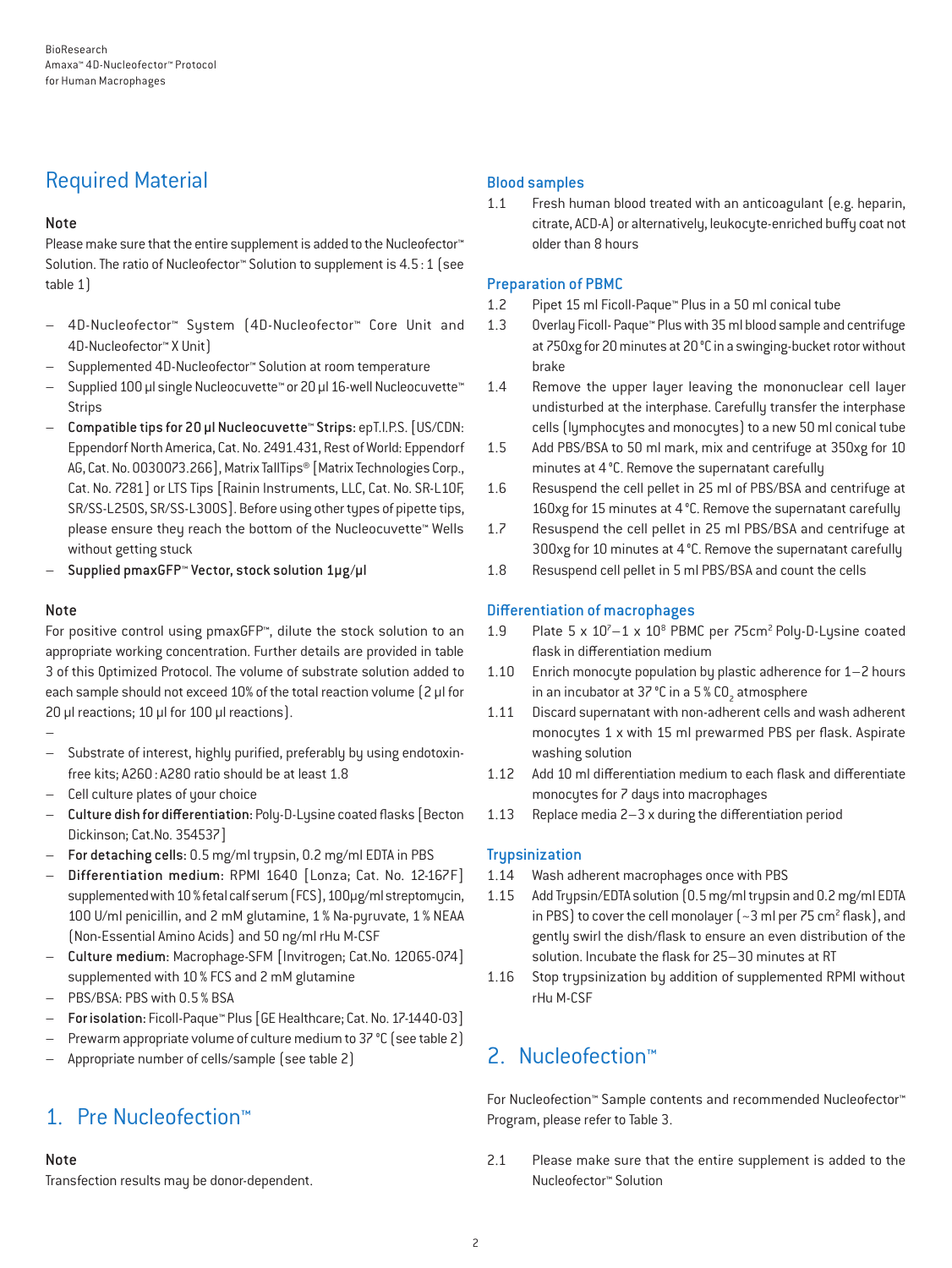- 2.2 Start 4D-Nucleofector™ System and create or upload experimental parameter file (for details see device manual)
- 2.3 Select/Check for the appropriate Nucleofector™ Program (see table 3)
- 2.4 Prepare cell culture plates by filling appropriate number of wells with desired volume of recommended culture media (see table 4) and pre-incubate/equilibrate plates in a humidified 37°C/5% CO<sub>2</sub> incubator
- 2.5 Pre-warm an aliquot of culture medium to 37 °C (see table 4)
- 2.6 Prepare plasmid DNA or pmaxGFP™ Vector or siRNA (see table 3)
- 2.7 Harvest the adherent macrophages by trypsinization: (please see 1.14–1.16)
- 2.8 Count an aliquot of the cells and determine cell density
- 2.9 Centrifuge the required number of cells (see table 3) at 200xg for 10 minutes at room temperature. Remove supernatant completely
- 2.10 Resuspend the cell pellet carefully in room temperature 4D-Nucleofector™ Solution (see table 3)
- 2.11 Prepare mastermixes by dividing cell suspension according to number of substrates
- 2.12 Add required amount of substrates to each aliquot (max. 10 % of final sample volume)
- 2.13 Transfer mastermixes into the Nucleocuvette™ Vessels

#### Note

As leaving cells in Nucleofector™ Solution for extended periods of time may lead to reduced transfection efficiency and viability it is important to work as quickly as possible. Avoid air bubbles while pipetting.

- 2.14 Gently tap the Nucleocuvette™ Vessels to make sure the sample covers the bottom of the cuvette
- 2.15 Place Nucleocuvette™ Vessel with closed lid into the retainer of the 4D-Nucleofector™ X Unit. Check for proper orientation of the Nucleocuvette™ Vessel
- 2.16 Start Nucleofection™ Process by pressing the "Start" on the display of the 4D-Nucleofector™ Core Unit (for details, please refer to the device manual)
- 2.17 After run completion, carefully remove the Nucleocuvette™ Vessel from the retainer
- 2.18 Resuspend cells with pre-warmed medium (for recommended volumes see table 5). Mix cells by gently pipetting up and down two to three times. When working with the 100 µl Nucleocuvette™ use the supplied pipettes and avoid repeated aspiration of the sample
- 2.19 Plate desired amount of cells in culture system of your choice (for recommended volumes see table 5)

# 3. Post Nucleofection™

3.1 Incubate the cells in humidified  $37^{\circ}$ C/5 % CO<sub>2</sub> incubator until analysis. Gene expression or down regulation, respectively, is often detectable after only 4–8 hours

# Additional Information

For an up-to-date list of all Nucleofector™ References, please refer to: www.lonza.com/nucleofection-citations

For more technical assistance, contact our Scientific Support Team:

#### USA /Canada

|      | Phone: 800 521 0390 (toll-free)      |
|------|--------------------------------------|
| Fax: | 301 845 8338                         |
|      | E-mail: scientific.support@lonza.com |

#### Europe and Rest of World

|          | Phone: +49 221 99199 400                |
|----------|-----------------------------------------|
| Fax: Fax | +49 221 99199 499                       |
|          | E-mail: scientific.support.eu@lonza.com |

#### Lonza Cologne GmbH 50829 Cologne, Germany

Please note that the Amaxa™ Nucleofector™ Technology is not intended to be used for diagnostic purposes or for testing or treatment in humans.

The Nucleofector™ Technology, comprising Nucleofection™ Process, Nucleofector™ Device, Nucleofector™ Solutions, Nucleofector™ 96-well Shuttle™ System and 96-well Nucleocuvette™ plates and modules is covered by patent and/or patent-pending rights owned by Lonza Cologne GmbH.

Amaxa, Nucleofector, Nucleofection, 4D-Nucleofector, Nucleocuvette and maxGFP are registered trademarks of the Lonza Cologne GmbH in Germany and/or U.S. and/ or other countries.

Other product and company names mentioned herein are the trademarks of their respective owners.

This kit contains a proprietary nucleic acid coding for a proprietary copepod fluorescent protein intended to be used as a positive control with this Lonza product only. Any use of the proprietary nucleic acid or protein other than as a positive control with this Lonza product is strictly prohibited. USE IN ANY OTHER APPLICATION REQUIRES A LICENSE FROM EVROGEN. To obtain such a license, please contact Evrogen at license@evrogen.com. The CMV promoter is covered under U.S. Patents 5,168,062 and 5,385,839 and its use is permitted for research purposes only. Any other use of the CMV promoter requires a license from the University of Iowa Research Foundation, 214 Technology Innovation Center, Iowa City, IA 52242.

The use of this product in conjunction with materials or methods of third parties may require a license by a third party. User shall be fully responsible for determining whether and from which third party it requires such license and for the obtainment of such license.

No statement is intended or should be construed as a recommendation to infringe any existing patent.

© Copyright 2010, Lonza Cologne GmbH. All rights reserved.